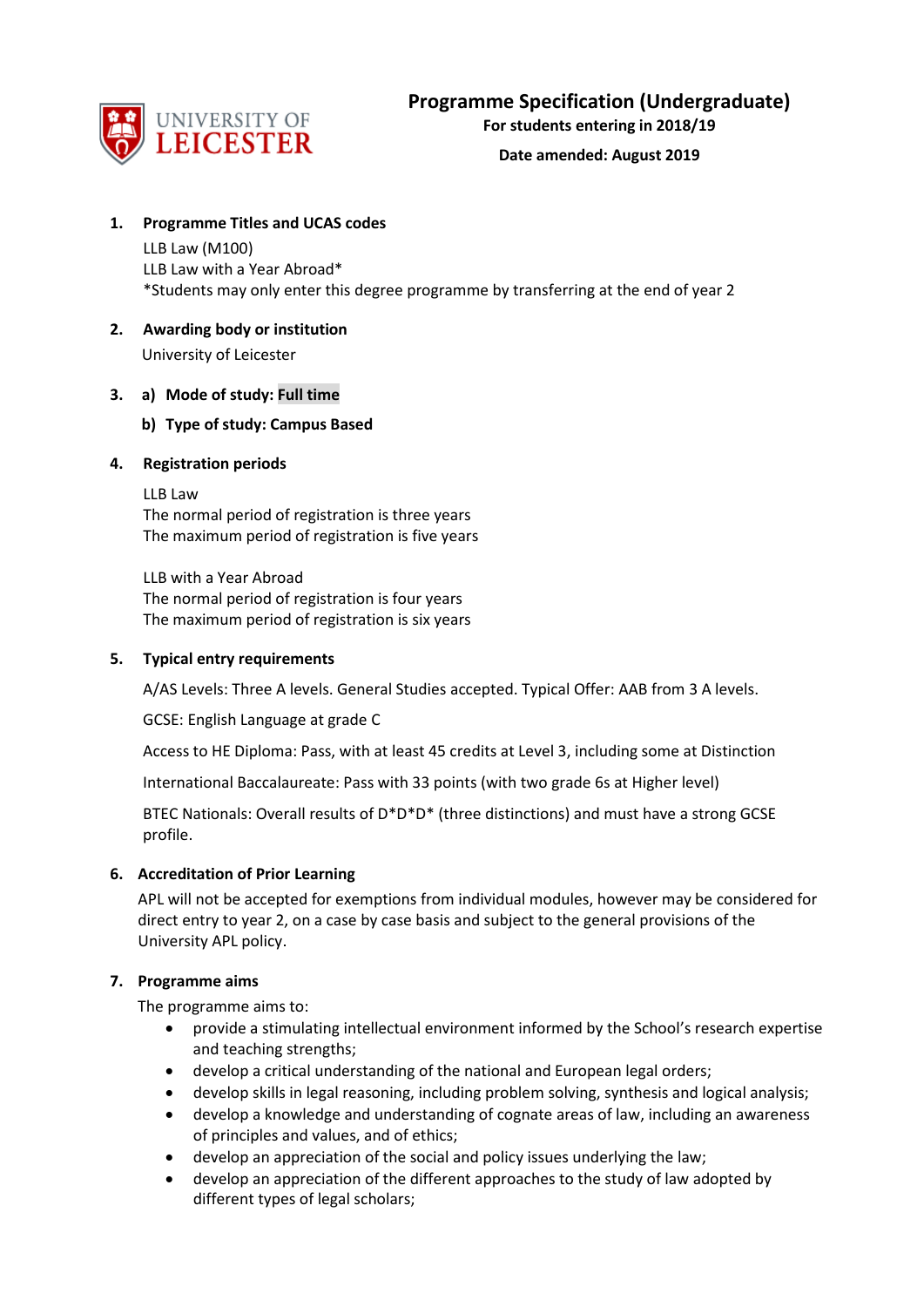- develop legal research skills;
- develop transferable skills, particularly in oral and written communication, independent learning including engagement with students' own personal and professional development and integrity, and information handling, including the ability to work with a range of data;
- equip students with subject-specific and transferable skills in preparation for employment not only in the legal profession, but also in a variety of highly skilled and analytical roles in business, finance, education, public policy, public service, social services in the UK and internationally.

For those on the Year Abroad:

- provide an opportunity for Leicester students to spend their third year abroad, studying at a partner institution in Europe as part of the European Erasmus framework exchange programme or a partner institution on another continent as part of the Study Abroad exchange programme;
- develop study skills in another university following a guided programme of learning for the period spent abroad;
- provide an opportunity for exchange students from partner institutions in another country to study in the United Kingdom;
- provide and build on links between the University of Leicester and its partner institutions
- develop an awareness of legal education in another country's jurisdiction;
- develop a critical understanding of the national, international and European legal orders;
- develop an appreciation of the different approaches to the study of law adopted by different types of legal scholars both in the United Kingdom and abroad;
- French, Spanish, German and Italian exchanges: develop linguistic skills in a European language.

# **8. Reference points used to inform the programme specification**

- QAA UK Quality Code for Higher Education Subject Benchmark Statement for Law, July 2015[: https://www.qaa.ac.uk](https://www.qaa.ac.uk/)
- QAA UK Quality Code for Higher Education Qualifications of UK Degree Awarding Bodies, October 2014
- University of Leicester Learning and Assessment Strategies <https://www2.le.ac.uk/offices/sas2/quality/learnteach>
- University of Leicester Employability Strategy
- Annual Internal Module Review and Annual Development Review
- Annual External Examiners' Reports
- Destination of Leavers from Higher Education
- Graduate Survey
- National Student Survey
- Co-operation and consultation with partner law schools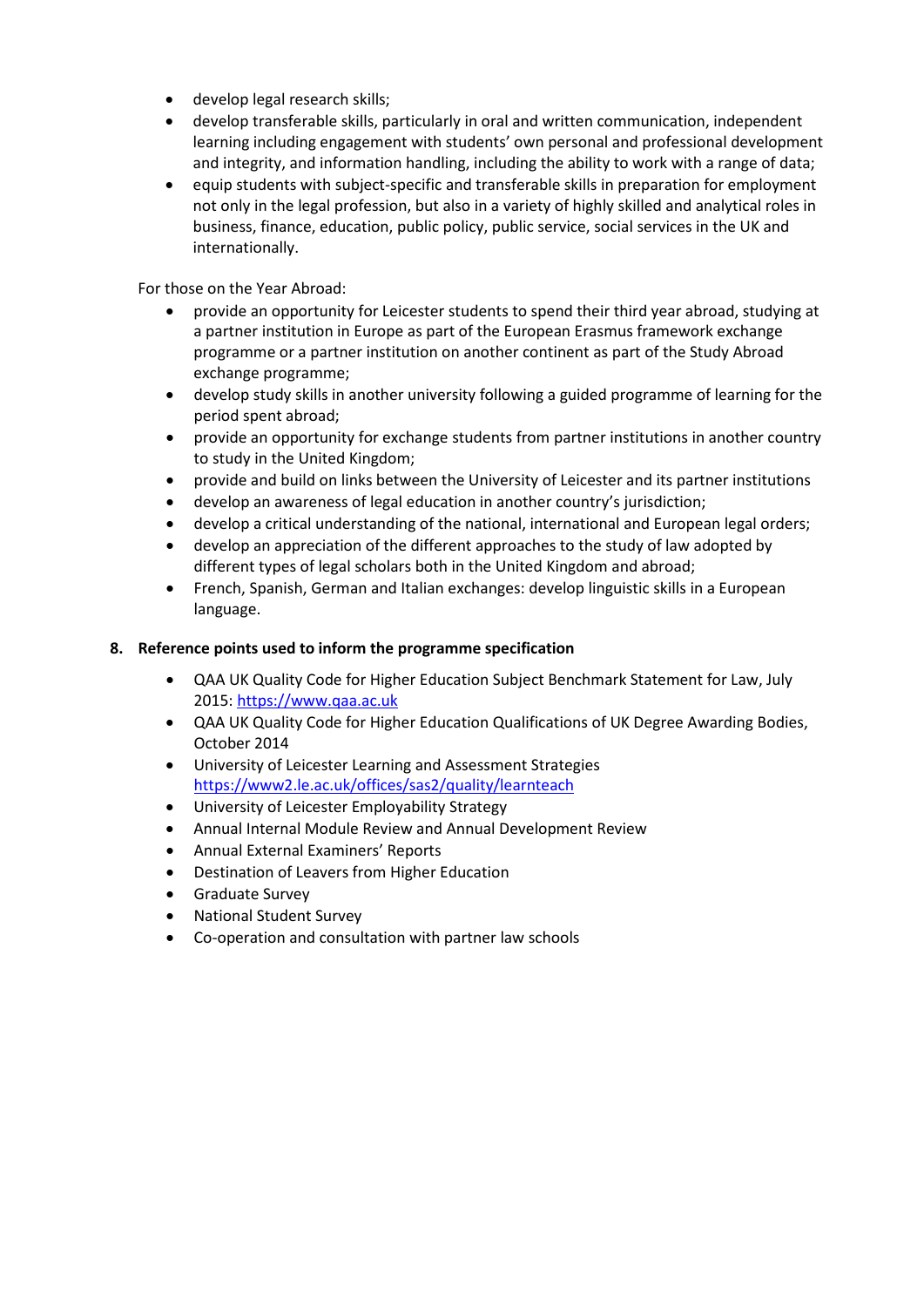# **9. Programme Outcomes**

| <b>Intended Learning</b>                     | <b>Teaching and Learning Methods</b>                               | <b>How Demonstrated?</b>            |  |  |  |  |  |  |  |  |  |  |
|----------------------------------------------|--------------------------------------------------------------------|-------------------------------------|--|--|--|--|--|--|--|--|--|--|
| <b>Outcomes</b>                              |                                                                    |                                     |  |  |  |  |  |  |  |  |  |  |
|                                              | (a) Discipline specific knowledge and competencies                 |                                     |  |  |  |  |  |  |  |  |  |  |
|                                              | (i) Mastery of an appropriate body of knowledge                    |                                     |  |  |  |  |  |  |  |  |  |  |
| Demonstrate knowledge of                     | Lectures, tutorials, seminars,                                     | Essays, examinations, seminar       |  |  |  |  |  |  |  |  |  |  |
| various cognate bodies of Law                | directed study and independent                                     | presentations and contributions to  |  |  |  |  |  |  |  |  |  |  |
| and the principal features of the            | research across the whole range of                                 | tutorial discussions, all of which  |  |  |  |  |  |  |  |  |  |  |
| national and European legal                  | modules.                                                           | involve problem solving and         |  |  |  |  |  |  |  |  |  |  |
| institutions (BS2.4iv).                      |                                                                    | discussion topics.                  |  |  |  |  |  |  |  |  |  |  |
|                                              |                                                                    |                                     |  |  |  |  |  |  |  |  |  |  |
| [Year Abroad]<br>French, Spanish, German and |                                                                    | French, Spanish, German and Italian |  |  |  |  |  |  |  |  |  |  |
| Italian exchanges: acquire                   | French, Spanish, German and Italian<br>exchanges: language classes | exchanges: Essays, examinations,    |  |  |  |  |  |  |  |  |  |  |
| knowledge of another European                | provided during 2 <sup>nd</sup> year; 3 <sup>rd</sup> year         | seminar presentations and           |  |  |  |  |  |  |  |  |  |  |
| language.                                    | abroad taught in European                                          | contributions to tutorials.         |  |  |  |  |  |  |  |  |  |  |
|                                              | language.                                                          |                                     |  |  |  |  |  |  |  |  |  |  |
|                                              | (ii) Understanding and application of key concepts and techniques  |                                     |  |  |  |  |  |  |  |  |  |  |
| Demonstrate awareness of and                 | Lectures, tutorials, seminars,                                     | Essays, examinations, seminar       |  |  |  |  |  |  |  |  |  |  |
| be able to show understanding                | directed reading and independent                                   | presentations and contributions to  |  |  |  |  |  |  |  |  |  |  |
| through explaining a substantial             | research across the whole range of                                 | tutorial discussions, all of which  |  |  |  |  |  |  |  |  |  |  |
| range of major concepts,                     | modules.                                                           | involve problem solving and         |  |  |  |  |  |  |  |  |  |  |
| principles and rules of law and              |                                                                    | discussion topics.                  |  |  |  |  |  |  |  |  |  |  |
| the legal institutions, values of            |                                                                    |                                     |  |  |  |  |  |  |  |  |  |  |
| law and justice and of ethics, as            |                                                                    |                                     |  |  |  |  |  |  |  |  |  |  |
| well as theories and context                 |                                                                    |                                     |  |  |  |  |  |  |  |  |  |  |
| (BS2.4iii and iv).                           |                                                                    |                                     |  |  |  |  |  |  |  |  |  |  |
|                                              |                                                                    |                                     |  |  |  |  |  |  |  |  |  |  |
| [Year Abroad]                                |                                                                    |                                     |  |  |  |  |  |  |  |  |  |  |
| French, Spanish, German and                  | French, Spanish, German and Italian                                | French, Spanish, German and Italian |  |  |  |  |  |  |  |  |  |  |
| Italian exchanges: To                        | exchanges: language classes.                                       | exchanges: tests and examinations.  |  |  |  |  |  |  |  |  |  |  |
| demonstrate understanding of                 |                                                                    |                                     |  |  |  |  |  |  |  |  |  |  |
| the principles of phonology,                 |                                                                    |                                     |  |  |  |  |  |  |  |  |  |  |
| syntax and discourse required                |                                                                    |                                     |  |  |  |  |  |  |  |  |  |  |
| to analyse the relevant                      |                                                                    |                                     |  |  |  |  |  |  |  |  |  |  |
| European language.                           |                                                                    |                                     |  |  |  |  |  |  |  |  |  |  |
|                                              | (iii) Critical analysis of key issues                              |                                     |  |  |  |  |  |  |  |  |  |  |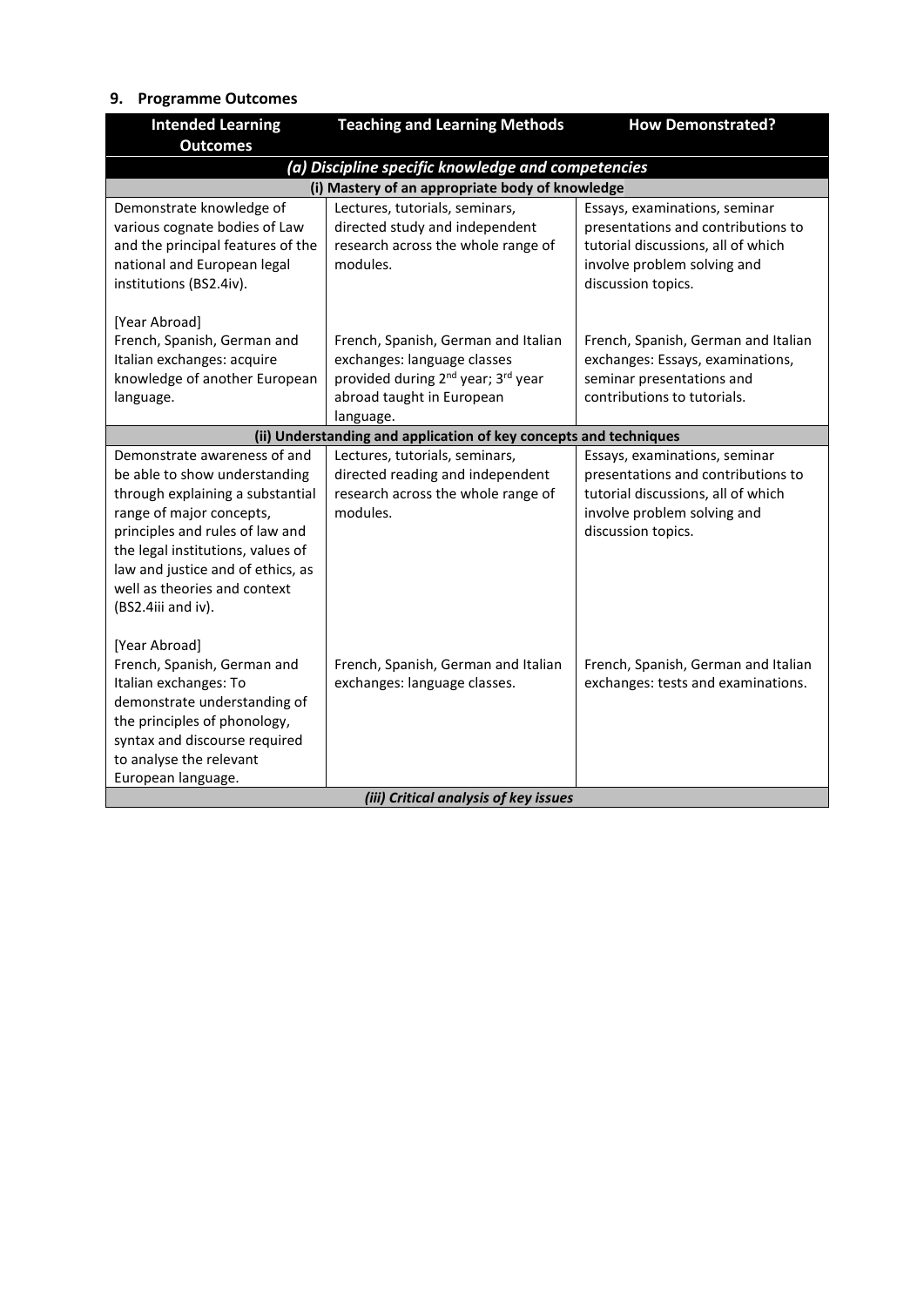| <b>Intended Learning</b>                                                                                                                                                                                                                               | <b>Teaching and Learning Methods</b>                                                                                 | <b>How Demonstrated?</b>                                                                                                                                       |
|--------------------------------------------------------------------------------------------------------------------------------------------------------------------------------------------------------------------------------------------------------|----------------------------------------------------------------------------------------------------------------------|----------------------------------------------------------------------------------------------------------------------------------------------------------------|
| <b>Outcomes</b>                                                                                                                                                                                                                                        |                                                                                                                      |                                                                                                                                                                |
| Demonstrate intellectual<br>independence including the<br>ability to analyse, synthesise,<br>critically assess and evaluate<br>doctrinal and policy issues in<br>the substantive and theoretical<br>legal subjects studied (BS2.4ix).                  | Lectures, tutorials, seminars,<br>directed reading and independent<br>research across the whole range of<br>modules. | Essays, examinations, seminar<br>presentations and contributions to<br>tutorial discussions, all of which<br>involve problem solving and<br>discussion topics. |
| The ability to ask and answer<br>cogent questions and identify<br>gaps in own knowledge (BS2.4i).<br>This includes the ability to<br>recognise ambiguity and deal<br>with uncertainty in law<br>(BS2.4viii).                                           |                                                                                                                      |                                                                                                                                                                |
| [Year Abroad]<br>European Exchanges:<br>Demonstrate the ability to<br>analyse through appropriate<br>methodologies aspects of<br>European culture, linguistic<br>contexts, political and social<br>structures.                                         |                                                                                                                      |                                                                                                                                                                |
| International Exchanges:<br>Demonstrate the ability to<br>analyse through appropriate<br>methodologies aspects of the<br>host country's culture, political<br>and social structures                                                                    |                                                                                                                      |                                                                                                                                                                |
|                                                                                                                                                                                                                                                        | (iv) Clear and concise presentation of material                                                                      |                                                                                                                                                                |
| Demonstrate the ability to<br>communicate orally and in<br>writing, knowledge, legal<br>reasoning and the awareness of<br>policy issues (BS2.4xi).<br>Demonstrate the ability to                                                                       | Lectures, tutorials, seminars,<br>directed reading and independent<br>research across the whole range of<br>modules. | Essays, examinations, seminar<br>presentations and contributions to<br>tutorial discussions, all of which<br>involve problem solving and<br>discussion topics. |
| present coherent arguments<br>based on research and personal<br>synthesis of material.                                                                                                                                                                 |                                                                                                                      |                                                                                                                                                                |
|                                                                                                                                                                                                                                                        | (v) Critical appraisal of evidence with appropriate insight                                                          |                                                                                                                                                                |
| Demonstrate the ability to use<br>primary and secondary legal,<br>and other sources to present<br>reasoned and critical analyses<br>and arguments, including the<br>ability to recognise ambiguity<br>and deal with uncertainty in law<br>(BS2.4viii). | Lectures, tutorials, seminars,<br>directed reading and independent<br>research across the whole range of<br>modules. | Essays, examinations, seminar<br>presentations and contributions to<br>tutorial discussions, all of which<br>involve problem solving and<br>discussion topics. |
|                                                                                                                                                                                                                                                        | (vi) Other discipline specific competencies                                                                          |                                                                                                                                                                |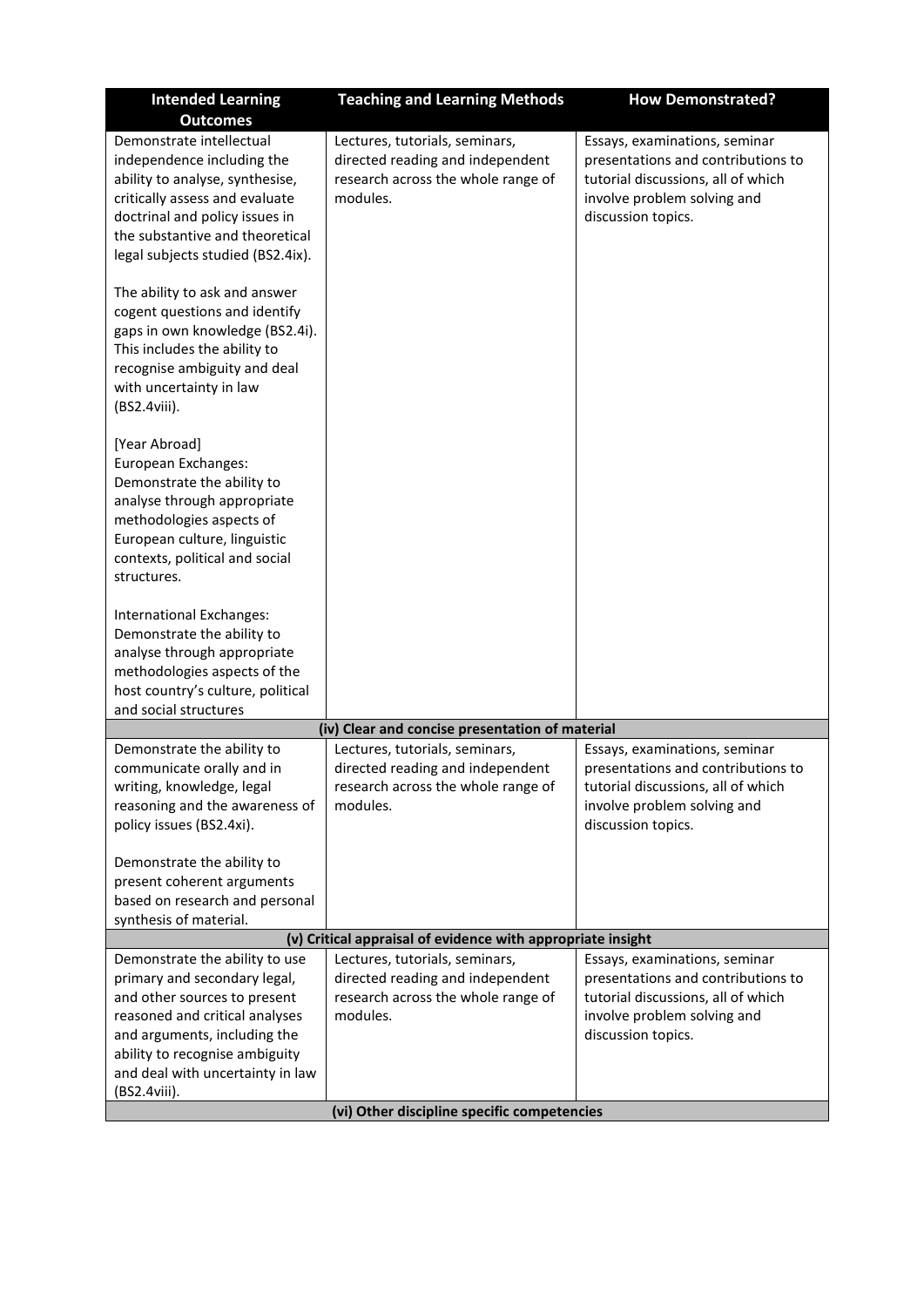| <b>Intended Learning</b>                                                                                                                                                                                                                                                                                                                                                          | <b>Teaching and Learning Methods</b>                                                                                                                                                                                                                         |                                                                                                                                             |  |  |  |  |  |  |  |
|-----------------------------------------------------------------------------------------------------------------------------------------------------------------------------------------------------------------------------------------------------------------------------------------------------------------------------------------------------------------------------------|--------------------------------------------------------------------------------------------------------------------------------------------------------------------------------------------------------------------------------------------------------------|---------------------------------------------------------------------------------------------------------------------------------------------|--|--|--|--|--|--|--|
| <b>Outcomes</b>                                                                                                                                                                                                                                                                                                                                                                   |                                                                                                                                                                                                                                                              |                                                                                                                                             |  |  |  |  |  |  |  |
| Demonstrate the ability to<br>conduct independent legal<br>research using library resources<br>and legal databases. This<br>includes the accurate<br>identification of issues which<br>require researching, retrieval<br>and evaluation of accurate,<br>current and relevant<br>information from a range of<br>appropriate sources, including<br>primary legal sources (BS2.4vi). | Written work; and preparation for<br>seminars and tutorials, directed<br>reading.                                                                                                                                                                            | Assessed coursework, seminar<br>presentations and contribution to<br>tutorial discussions.                                                  |  |  |  |  |  |  |  |
| [Year Abroad]<br>Demonstrate inter-cultural<br>awareness and understanding.                                                                                                                                                                                                                                                                                                       |                                                                                                                                                                                                                                                              |                                                                                                                                             |  |  |  |  |  |  |  |
|                                                                                                                                                                                                                                                                                                                                                                                   | (b) Transferable skills                                                                                                                                                                                                                                      |                                                                                                                                             |  |  |  |  |  |  |  |
|                                                                                                                                                                                                                                                                                                                                                                                   | (i) Oral communication                                                                                                                                                                                                                                       |                                                                                                                                             |  |  |  |  |  |  |  |
| Display the ability to present<br>reasoned arguments with<br>clarity and coherence, and<br>where requested respond to                                                                                                                                                                                                                                                             | Seminars, tutorials, group work,<br>individual consultations with staff<br>and feedback on presentations.                                                                                                                                                    | Oral communication skills are<br>demonstrated and provided with<br>feedback in tutorials/seminars.                                          |  |  |  |  |  |  |  |
| questions and instructions in<br>relation to legal matters<br>(BS2.4xi).                                                                                                                                                                                                                                                                                                          | Residence Abroad                                                                                                                                                                                                                                             | Oral communication skills are<br>demonstrated and provided with<br>feedback in tutorials/seminars in<br>Leicester, plus equivalent forms of |  |  |  |  |  |  |  |
| [Year Abroad]                                                                                                                                                                                                                                                                                                                                                                     |                                                                                                                                                                                                                                                              | assessment in partner institutions.                                                                                                         |  |  |  |  |  |  |  |
| French, Spanish, German and                                                                                                                                                                                                                                                                                                                                                       | French, Spanish, German and Italian                                                                                                                                                                                                                          |                                                                                                                                             |  |  |  |  |  |  |  |
| Italian exchanges: to display the<br>ability to communicate in a<br>European language in a fluent,<br>accurate and appropriate<br>manner.                                                                                                                                                                                                                                         | exchanges: language classes. Other<br>native language options are also<br>available for the Scandinavian<br>exchanges                                                                                                                                        | French, Spanish, German and Italian<br>exchanges: exercises, oral<br>presentations.                                                         |  |  |  |  |  |  |  |
|                                                                                                                                                                                                                                                                                                                                                                                   | (ii) Written communication                                                                                                                                                                                                                                   |                                                                                                                                             |  |  |  |  |  |  |  |
| Demonstrate the ability to write<br>in a suitable academic style, and<br>where required respond to<br>questions and instructions; to<br>be critical and analytical; and to<br>present data clearly in written<br>forms of communication<br>(BS2.4ix and xi).                                                                                                                      | Provision of writing guides,<br>supervisions, formative coursework,<br>preparation for seminars/tutorials,<br>problem-solving exercises,<br>independent research, individual<br>consultations with staff and<br>feedback on coursework and<br>assessed work. | Assessed coursework, essay-based<br>examinations, dissertation, group<br>projects, and critical commentary.                                 |  |  |  |  |  |  |  |
| [Year Abroad]<br>French, Spanish, German and<br>Italian exchanges: to produce<br>texts of various types in a<br>European language<br>demonstrating accuracy and<br>appropriate discourse                                                                                                                                                                                          | French, Spanish, German and Italian<br>exchanges: language classes,<br>formative coursework in partner<br>institutions.                                                                                                                                      | French, Spanish, German and Italian<br>exchanges: assessed language tasks.                                                                  |  |  |  |  |  |  |  |
| conventions.                                                                                                                                                                                                                                                                                                                                                                      |                                                                                                                                                                                                                                                              |                                                                                                                                             |  |  |  |  |  |  |  |
|                                                                                                                                                                                                                                                                                                                                                                                   | (iii) Information technology                                                                                                                                                                                                                                 |                                                                                                                                             |  |  |  |  |  |  |  |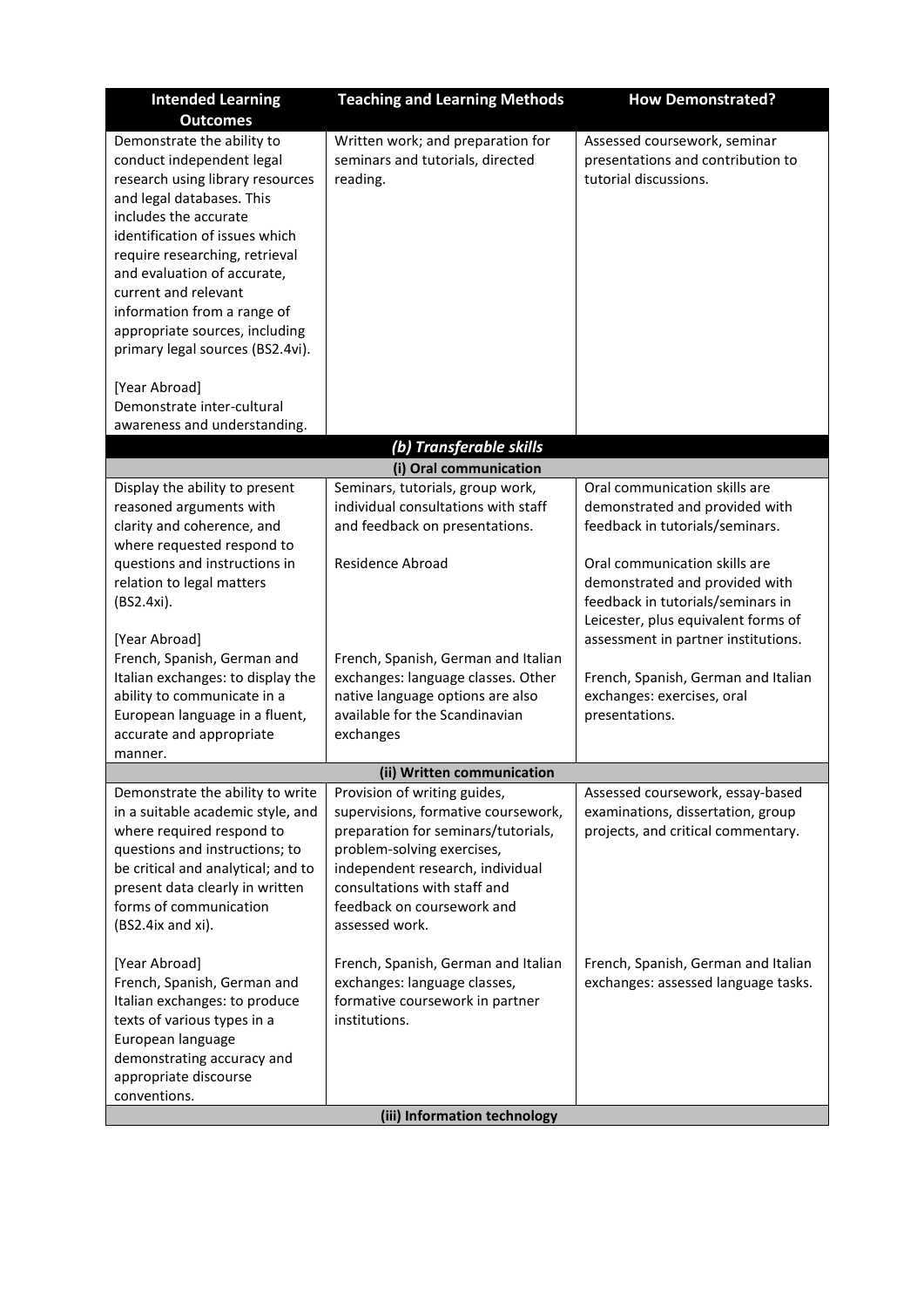| <b>Intended Learning</b>                                                                                                                                                                                                                                                                                                                                                                                                                       | <b>How Demonstrated?</b>                                                                                                                                                                                                                 |                                                                                                                                                                                                                                                                                                                                                     |  |  |  |  |  |  |  |  |  |  |
|------------------------------------------------------------------------------------------------------------------------------------------------------------------------------------------------------------------------------------------------------------------------------------------------------------------------------------------------------------------------------------------------------------------------------------------------|------------------------------------------------------------------------------------------------------------------------------------------------------------------------------------------------------------------------------------------|-----------------------------------------------------------------------------------------------------------------------------------------------------------------------------------------------------------------------------------------------------------------------------------------------------------------------------------------------------|--|--|--|--|--|--|--|--|--|--|
| <b>Outcomes</b>                                                                                                                                                                                                                                                                                                                                                                                                                                | <b>Teaching and Learning Methods</b>                                                                                                                                                                                                     |                                                                                                                                                                                                                                                                                                                                                     |  |  |  |  |  |  |  |  |  |  |
| Demonstrate the ability to use<br>the internet, specific electronic<br>information retrieval systems,<br>use of new learning<br>technologies.<br>To be able to produce a word-<br>processed essay or other text in<br>accordance with a standard<br>template.<br>Use IT effectively to support<br>their studies including use of IT<br>for bibliographic and archive<br>searches, data analysis and<br>written/visual presentation of<br>work. | Support is provided by the Law<br>School staff and open access<br>computer facilities are available to<br>all students. Computer practical<br>classes, use of discussion boards and<br>wikis on Blackboard, and<br>independent study.    | Students are expected to word<br>process their written work.<br>Essays, online discussion forums,<br>technology-based exercises,<br>problem-based exercises and other<br>forms of assessed coursework.<br>[Year Abroad]<br>With regard to the 3rd year of the<br>programme, communication with<br>students abroad is conducted via the<br>internet. |  |  |  |  |  |  |  |  |  |  |
|                                                                                                                                                                                                                                                                                                                                                                                                                                                | (iv) Numeracy                                                                                                                                                                                                                            |                                                                                                                                                                                                                                                                                                                                                     |  |  |  |  |  |  |  |  |  |  |
| Demonstrate the ability to<br>analyse, interpret and present<br>relevant data, including textual,<br>numerical and statistical, using<br>statistical and graphical<br>techniques; to make simple<br>mathematical calculations<br>(BS2.4vii).                                                                                                                                                                                                   | The use of basic statistics and the<br>ability to make simple mathematical<br>calculations are included in a<br>number of modules and are<br>developed in lectures, tutorials and<br>written work in those modules.                      | Essays, examinations, tutorials,<br>technology-based exercises,<br>problem-based exercises and other<br>forms of assessed coursework.<br>[Year Abroad]<br>Plus equivalent forms of assessment<br>in partner institutions.                                                                                                                           |  |  |  |  |  |  |  |  |  |  |
|                                                                                                                                                                                                                                                                                                                                                                                                                                                | (v) Team working                                                                                                                                                                                                                         |                                                                                                                                                                                                                                                                                                                                                     |  |  |  |  |  |  |  |  |  |  |
| Demonstrate the ability to work<br>in a group as a participant who<br>contributes effectively to the<br>group task including<br>collaborative planning.                                                                                                                                                                                                                                                                                        | Students are expected to<br>collaborate as part of tutorial<br>preparation. In some modules<br>students are required to engage in a<br>group exercise in a tutorial.<br>Students are given the opportunity<br>to participate in the team | Group work assignments and/or<br>project work, tutorial activities and<br>Blackboard exercises; willingness to<br>work collaboratively (BS2.4i)                                                                                                                                                                                                     |  |  |  |  |  |  |  |  |  |  |
|                                                                                                                                                                                                                                                                                                                                                                                                                                                | competitions of mooting, client<br>interviewing and negotiation.                                                                                                                                                                         |                                                                                                                                                                                                                                                                                                                                                     |  |  |  |  |  |  |  |  |  |  |
|                                                                                                                                                                                                                                                                                                                                                                                                                                                | (vi) Problem solving                                                                                                                                                                                                                     |                                                                                                                                                                                                                                                                                                                                                     |  |  |  |  |  |  |  |  |  |  |
| Demonstrate the ability to<br>apply knowledge to situations<br>of varying complexity and to<br>provide solutions to actual or                                                                                                                                                                                                                                                                                                                  | Lectures, tutorials, team problem<br>solving exercises and seminars.                                                                                                                                                                     | Essays, examinations, tutorials,<br>technology-based exercises,<br>problem-based exercises and other<br>forms of assessed coursework.                                                                                                                                                                                                               |  |  |  |  |  |  |  |  |  |  |
| hypothetical problems.                                                                                                                                                                                                                                                                                                                                                                                                                         |                                                                                                                                                                                                                                          | [Year Abroad]<br>Plus equivalent forms of assessment                                                                                                                                                                                                                                                                                                |  |  |  |  |  |  |  |  |  |  |
|                                                                                                                                                                                                                                                                                                                                                                                                                                                |                                                                                                                                                                                                                                          | in partner institutions.                                                                                                                                                                                                                                                                                                                            |  |  |  |  |  |  |  |  |  |  |
|                                                                                                                                                                                                                                                                                                                                                                                                                                                | (vii) Information handling                                                                                                                                                                                                               |                                                                                                                                                                                                                                                                                                                                                     |  |  |  |  |  |  |  |  |  |  |
| Demonstrate the ability,<br>through directed and<br>independent study, to gather,<br>analyse and deploy material.                                                                                                                                                                                                                                                                                                                              | Lectures, tutorials and seminars,<br>directed reading.                                                                                                                                                                                   | Tutorials, seminars, coursework and<br>examinations.                                                                                                                                                                                                                                                                                                |  |  |  |  |  |  |  |  |  |  |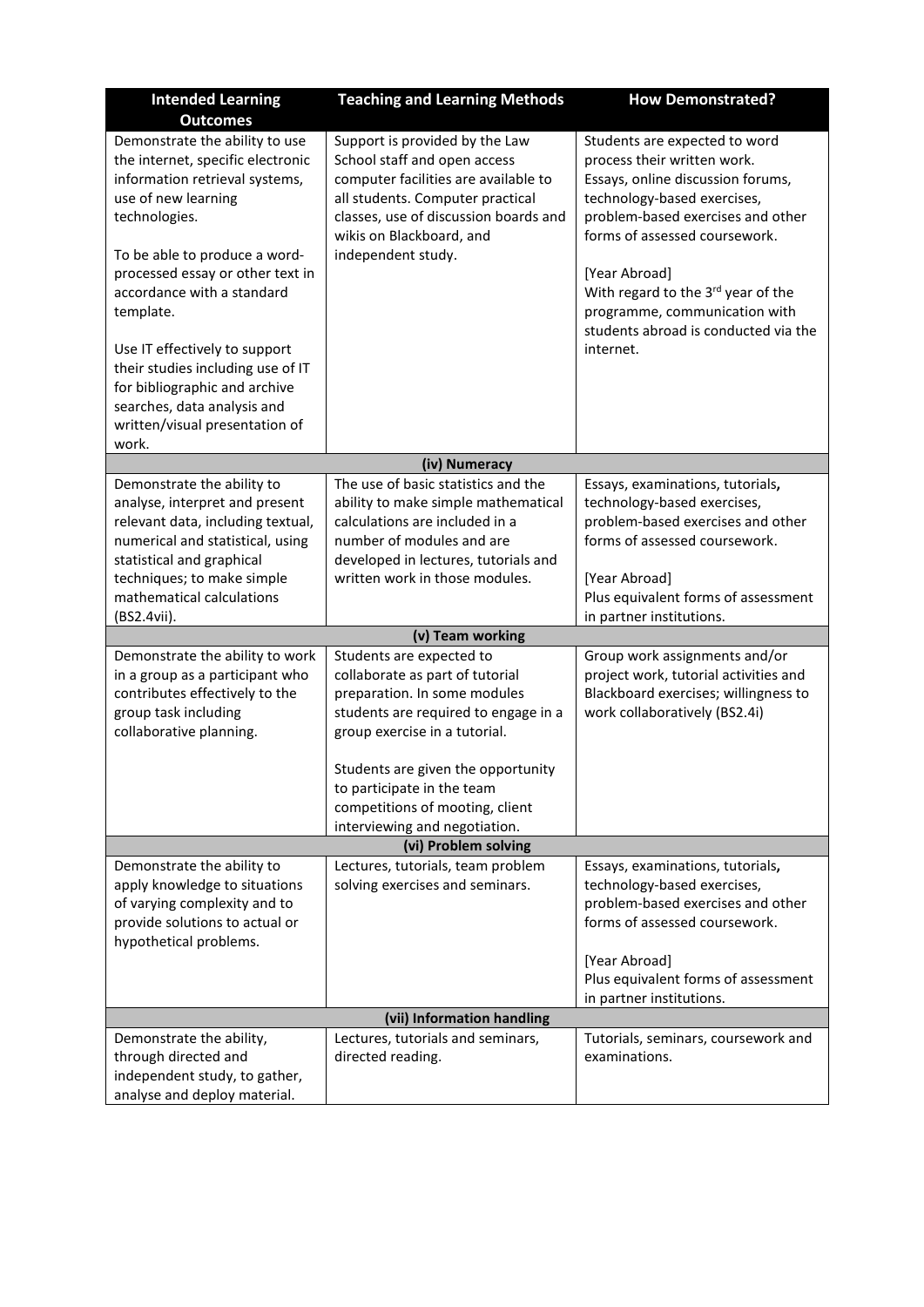| <b>Intended Learning</b>                                                                                                                                                                                                                                                                                                                                                                                                                                                                                | <b>Teaching and Learning Methods</b>                                                                                                                                                                                                                                                                      | <b>How Demonstrated?</b>                                                                                                                                                                                                                                                                                 |  |  |  |  |  |  |  |  |  |  |
|---------------------------------------------------------------------------------------------------------------------------------------------------------------------------------------------------------------------------------------------------------------------------------------------------------------------------------------------------------------------------------------------------------------------------------------------------------------------------------------------------------|-----------------------------------------------------------------------------------------------------------------------------------------------------------------------------------------------------------------------------------------------------------------------------------------------------------|----------------------------------------------------------------------------------------------------------------------------------------------------------------------------------------------------------------------------------------------------------------------------------------------------------|--|--|--|--|--|--|--|--|--|--|
| <b>Outcomes</b>                                                                                                                                                                                                                                                                                                                                                                                                                                                                                         |                                                                                                                                                                                                                                                                                                           |                                                                                                                                                                                                                                                                                                          |  |  |  |  |  |  |  |  |  |  |
|                                                                                                                                                                                                                                                                                                                                                                                                                                                                                                         | (viii) Skills for lifelong learning                                                                                                                                                                                                                                                                       |                                                                                                                                                                                                                                                                                                          |  |  |  |  |  |  |  |  |  |  |
| Demonstrate the ability to<br>reflect on their learning, to<br>acknowledge and correct<br>errors, to identify gaps in own<br>knowledge, and to make<br>effective use of feedback<br>(BS2.4xii).<br>The development of<br>transferable skills.<br>The ability to plan and                                                                                                                                                                                                                                | Careers advice, including on the<br>legal profession and postgraduate<br>study.<br>Guidance through seminars,<br>consultations and structured<br>feedback sessions to assist planning<br>for personal and educational<br>development.<br>Career development guidance from<br>the School's Careers Tutors, | The progressive nature of modules<br>from year to year and the<br>corresponding assessment of them<br>and of the programme as a whole.<br>Successful completion of assessment<br>for each module studied.<br>Graduate surveys.<br>Via the award of the Employability<br>Certificate (Leicester Award) or |  |  |  |  |  |  |  |  |  |  |
| undertake tasks in area of law<br>studied.<br>Demonstrate the ability to<br>undertake independent<br>research; to demonstrate the<br>ability to show intellectual<br>independence through the<br>completion of tasks and the<br>analysing of questions; to<br>demonstrate the capacity for<br>time management; and to<br>demonstrate the capacity for<br>independent study, self-<br>organisation, and self-approval<br>(BS2.4i,ii,vi).<br>Demonstrate engagement with<br>own personal and professional | structured sessions with the Career<br>Development Service.<br>Provision of information and<br>guidance on OSCOLA referencing.                                                                                                                                                                            | through exercises in classes relating<br>to career planning, volunteering,<br>interview techniques, CV writing,<br>preparing applications and<br>marketing.<br>Completion of online Plagiarism<br>Tutorial.                                                                                              |  |  |  |  |  |  |  |  |  |  |
| development and academic<br>integrity (BS2.4xii),<br>[Year Abroad]<br>French, Spanish, German and<br>Italian exchanges: To<br>demonstrate strategies for self-<br>monitoring and continued<br>maintenance and development<br>of skills in a European language.                                                                                                                                                                                                                                          | French, Spanish, German and Italian<br>exchanges: Development of<br>metalinguistic awareness through<br>language classes, tasks designed to<br>expand a foreign language<br>repertoire.                                                                                                                   | French, Spanish, German and Italian<br>exchanges: Language assignments,<br>ability to self-correct.                                                                                                                                                                                                      |  |  |  |  |  |  |  |  |  |  |

# **10. Progression points LLB Law**

Students are required to complete 120 credits of taught modules delivered over two semesters each academic year (a total of 60 credits must be studied in each semester).

The rules governing progression are defined in [Senate Regulation 5:](https://www2.le.ac.uk/offices/sas2/regulations/documents/senatereg5-undergraduates) Regulations governing undergraduate programmes of study. Legal foundation modules must be passed at 40%.

In cases where a student has failed to meet a requirement to progress he or she will be required to withdraw from the programme.

## **Application to Transfer from single subject LLB to LLB with a Year Abroad**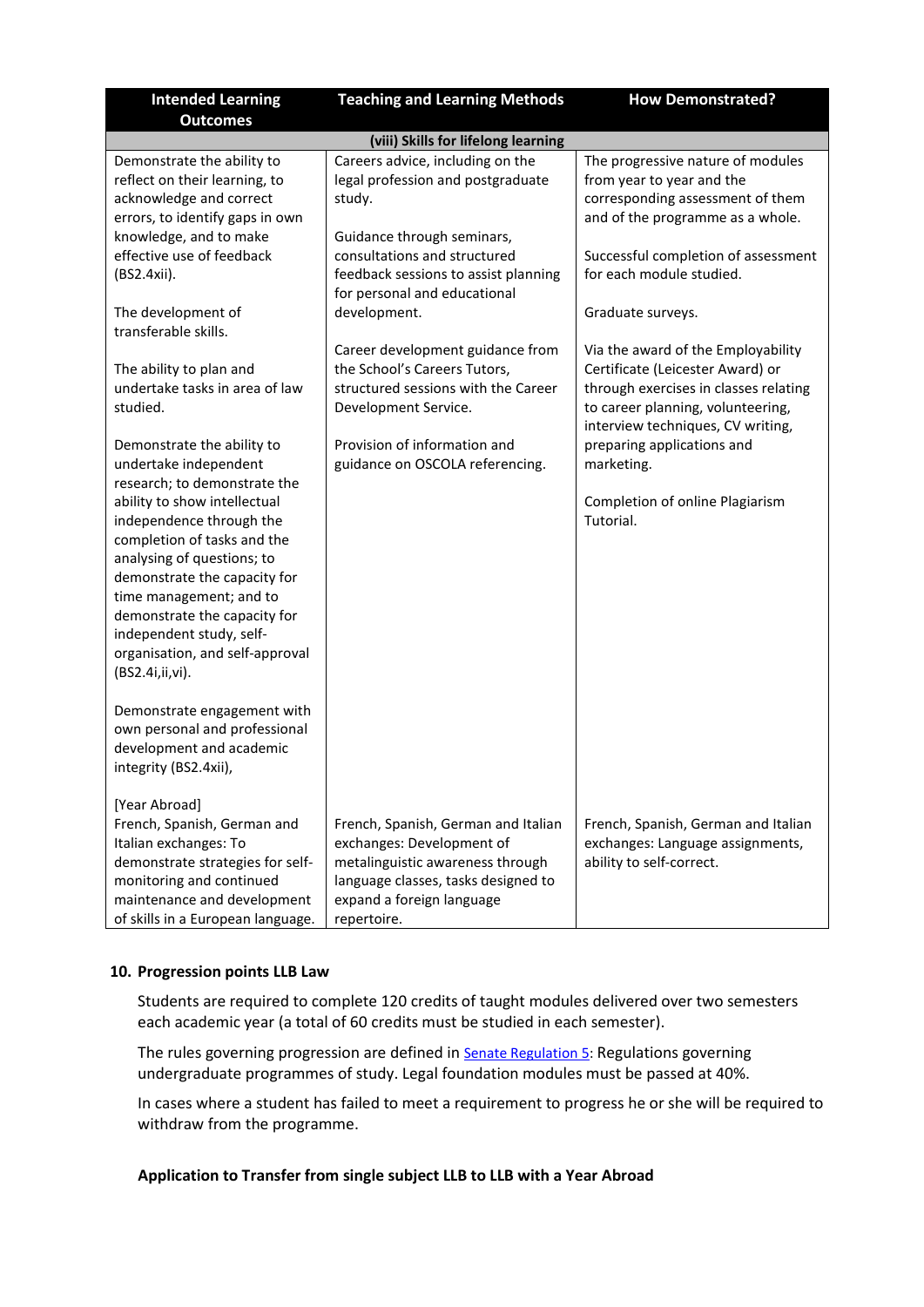Students are invited to apply at the end of their first year to transfer to the LLB with a Year Abroad. Students are selected on the basis of their first year average of 50%\* and above with those obtaining the highest average having priority. In addition, performance is also reviewed, taking into account such indicators as attendance and observation of academic obligations. Absence from tutorials without mitigating circumstances and non-submission of required coursework would be examples of poor performance and would result in an application being rejected.

\*please note some partner institutions may require a higher average to be achieved.

# **Progression from 2nd year to year abroad**

Students may progress to the year abroad with no more than 30 credits of failed modules in year 2. Good attendance and observation of academic obligations must continue to be maintained throughout year 2. Failure to do so may result in the opportunity to study abroad being withdrawn and the student being transferred to the single subject LLB or withdrawn from the programme entirely.

For the year abroad year students are required to complete the equivalent of 60 ECTS if studying at a European partner institution or an equivalent number of credits at one of the International partner institutions as agreed between the Law School and the partner Law School.

In cases where a student has failed to meet a requirement to progress he or she will be required to withdraw from the LLB programme.

# **Progression from year abroad to final year**

Students who have failed up to 20 credits at level 1 and have exhausted all reassessment opportunities for those credits may proceed to their final year of study providing they have passed at least 100 credits at level 2 with a mark of 40% or higher, following any reassessment opportunities as required.

Students at the end of their penultimate level of study who have failed modules which contribute towards the classification of their award, and who have exhausted their re-sit opportunities for these modules, may proceed to the final year of the programme carrying a maximum of 30 credits of failed modules. The Board of Examiners may prevent a student from progressing while carrying failed modules, if those modules are deemed as being essential pre-requisites for final level study. In such cases the student's programme of study shall be terminated.

In addition, for a student to progress to the final year of the LLB with a Year Abroad programme the following will apply:

- i) Erasmus Exchange: Students are required to attempt approved credits of 60 ECTS as agreed by the Law School. In order to pass the year students must achieve a credit weighted average of 50% for the year, including any resit options as per the partner institution's rules by the August Board of Examiners. If a student fails to achieve a credit weighted average of 50%, the Board will consider whether the student should have to transfer on to the single subject LLB for his/her final year taking into account overall attendance and observation of academic obligations.
- ii) Study Abroad Exchange: Students are required to attempt an academic load equivalent to 120 Leicester credits as agreed by the Law School. In order to pass the year students must achieve a credit weighted average of 50% for the year, including any resit options as per the partner institution's rules by the August Board of Examiners. If a student fails to achieve a credit weighted average of 50%, the Board will consider whether the student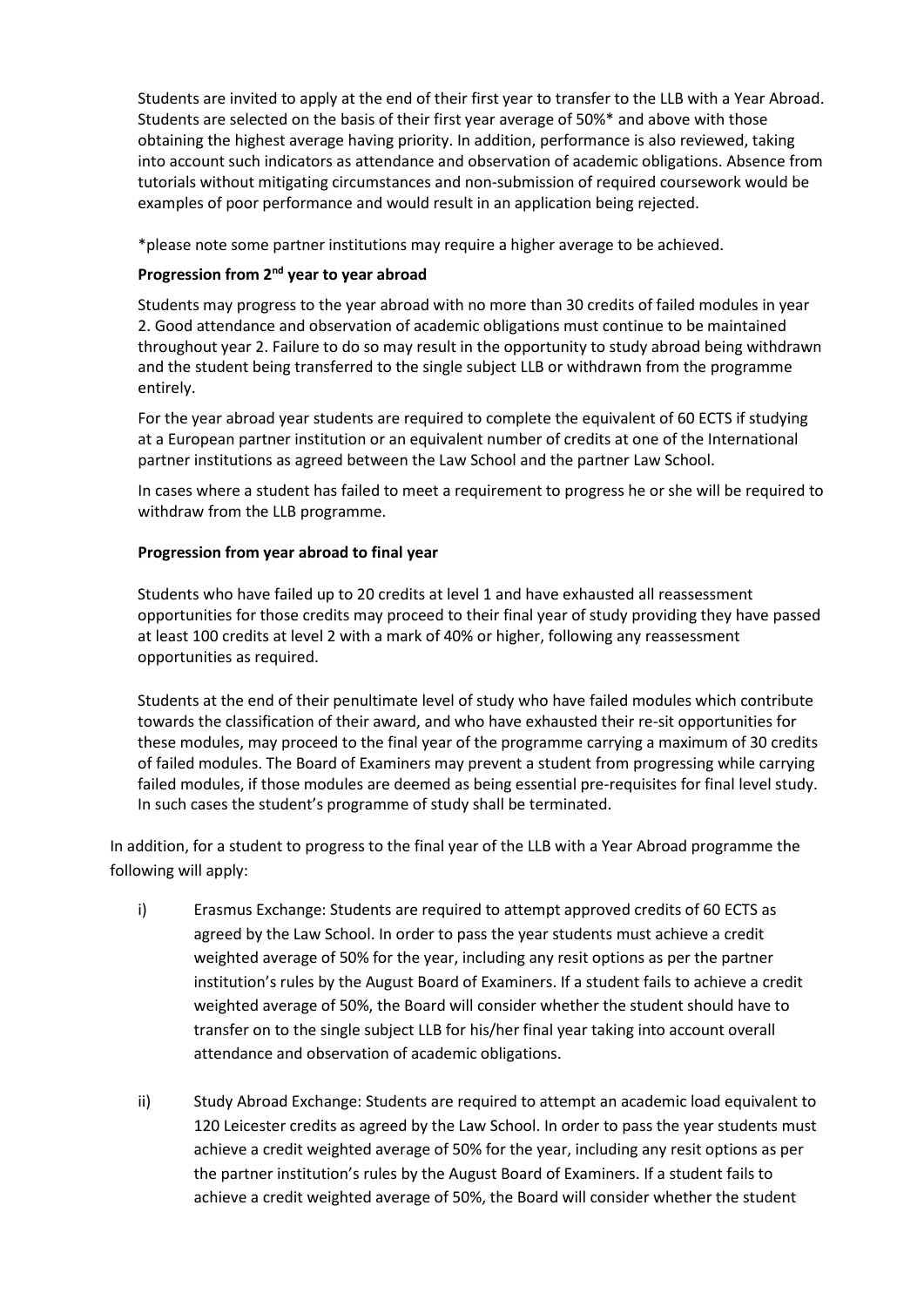should have to transfer to the single subject LLB for his/her final year taking into account overall attendance and observation of academic obligations.

The year abroad does not contribute towards the overall classification, and will therefore be assessed on a pass or fail basis.

## **11. Scheme of Assessment**

This programme follows the standard scheme of award and classification set out in [Senate](https://www2.le.ac.uk/offices/sas2/regulations/documents/senatereg5-undergraduates)  [Regulation 5.](https://www2.le.ac.uk/offices/sas2/regulations/documents/senatereg5-undergraduates)

# **12. Special features:**

Students may apply to transfer to the LLB with a Year Abroad after successful completion of the first year and subsequent successful completion of the second year.

The LLB with a Year Abroad provides for students spending their third year at one of our partner institutions and then returning to Leicester for their final year. A sample of our partner institutions is below, for the full list visit: <https://www2.le.ac.uk/offices/sas2/quality/learnteach>

Flinders University, Adelaide, Australia La Trobe University, Melbourne, Australia University of Windsor, Windsor, Canada Shanghai University of Finance & Economics (SHUFE), China University of Copenhagen, Copenhagen, Denmark University of Strasbourg, Strasbourg, France Jean Moulin University, Lyon, France University of Hong Kong Roma Tre, Rome, Italy Chuo University, Tokyo, Japan University of Oslo, Oslo, Norway Rhodes University, Grahamstown, South Africa Singapore Management University Autonoma University, Madrid, Spain Pompeu Fabra University, Barcelona, Spain Stockholm University, Stockholm, Sweden

Please note that availability at our partner institutions varies each year and we cannot always guarantee places at the destinations listed.

The exchange programme for European Universities is administered as part of the European Union Erasmus Framework programme.

Students for the LLB with a Year Abroad degree must apply originally though UCAS for the LLB degree. Applications to transfer on to the LLB with a Year Abroad degree are made towards the end of the first year. Students are selected on the basis of their first year marks.

#### **13. Indications of programme quality**

- Performance in the National Student Survey
- External examiners' reports
- Degree results and career destination statistics
- Annual Development Review reports
- Periodic Development Review reports
- Peer review of teaching and peer review of marking exercises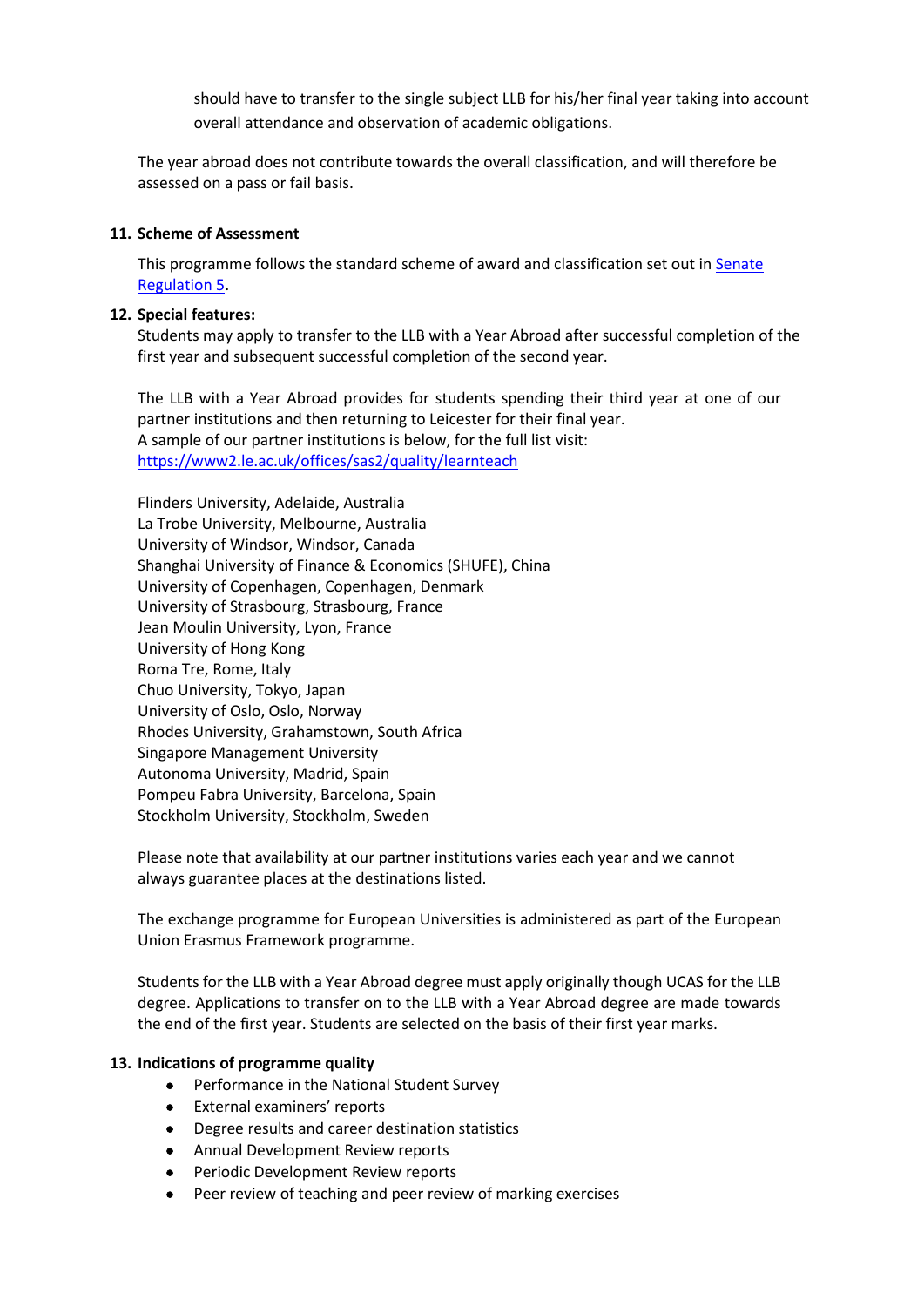- Student-Staff Committee feedback
- Module Feedback

#### **14. External Examiners**

The details of the External Examiner(s) for this programme and the most recent External Examiners' reports can be found [here.](https://exampapers.le.ac.uk/xmlui/handle/123456789/8)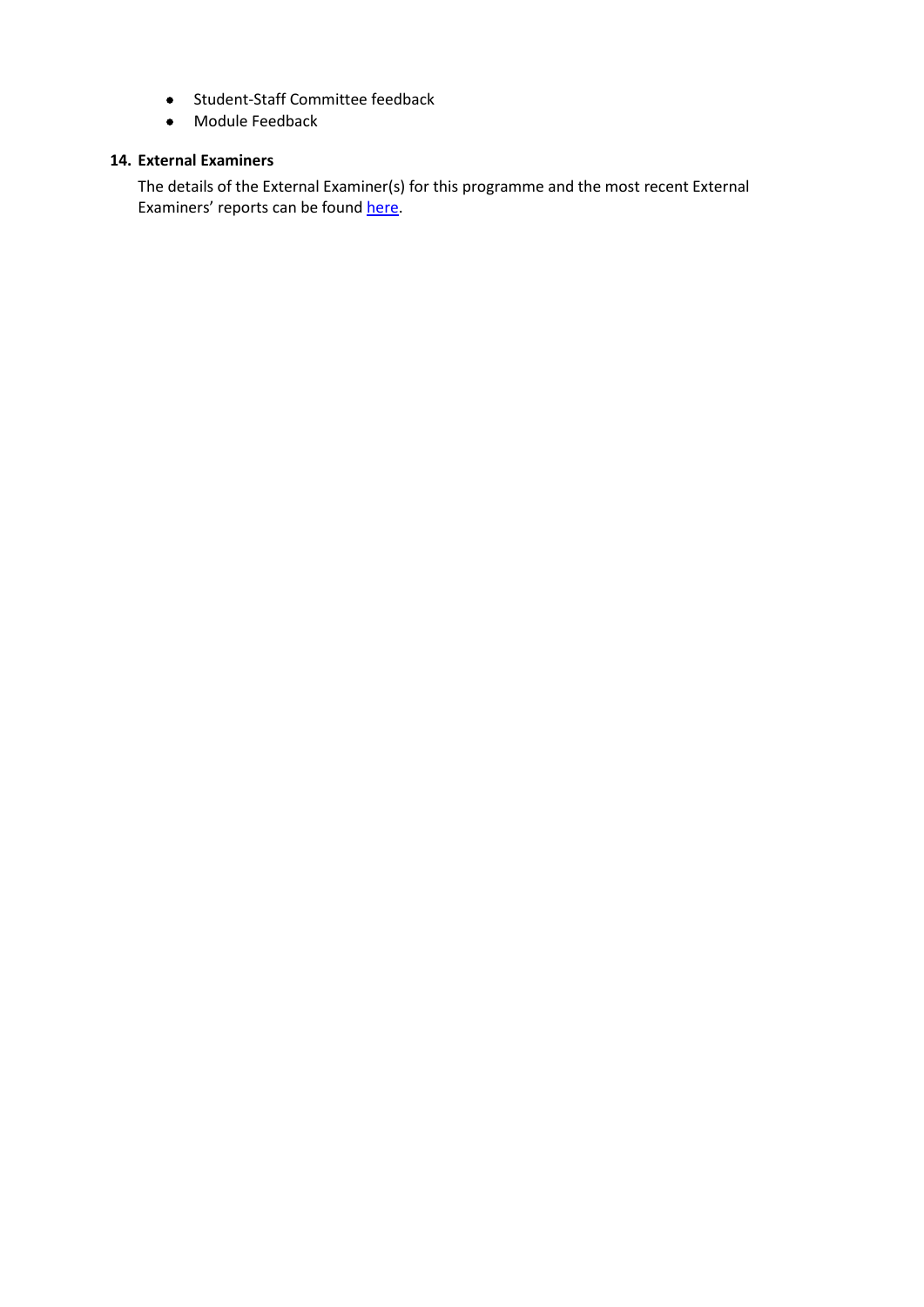# **Appendix 1: Programme structure** (programme regulations)

| <b>Core Modules</b><br><b>Credits</b><br>Semester 1<br>15<br>LW1171<br>Analysing the English Legal System<br><b>Year Long</b><br><b>Core Modules</b><br>LW1120 Constitutional and Administrative Law*<br>30<br>LW1130 Contract Law*<br>30<br>LW1150 The Law of Tort*<br>30<br>Semester 2<br>15<br>LW1172<br>Law, Justice and Society<br>120<br>Total<br><b>SECOND YEAR MODULES (2019-20)</b><br><b>Year Long</b><br><b>Core Modules</b><br><b>Credits</b><br>LW2220 Criminal Law*<br>30<br>LW2240 EU Law*<br>30<br>LW2390 Land Law*<br>30<br><b>Optional Modules</b><br>30 credits of approved optional modules. Credits must total 60 in each |
|------------------------------------------------------------------------------------------------------------------------------------------------------------------------------------------------------------------------------------------------------------------------------------------------------------------------------------------------------------------------------------------------------------------------------------------------------------------------------------------------------------------------------------------------------------------------------------------------------------------------------------------------|
|                                                                                                                                                                                                                                                                                                                                                                                                                                                                                                                                                                                                                                                |
|                                                                                                                                                                                                                                                                                                                                                                                                                                                                                                                                                                                                                                                |
|                                                                                                                                                                                                                                                                                                                                                                                                                                                                                                                                                                                                                                                |
|                                                                                                                                                                                                                                                                                                                                                                                                                                                                                                                                                                                                                                                |
|                                                                                                                                                                                                                                                                                                                                                                                                                                                                                                                                                                                                                                                |
|                                                                                                                                                                                                                                                                                                                                                                                                                                                                                                                                                                                                                                                |
|                                                                                                                                                                                                                                                                                                                                                                                                                                                                                                                                                                                                                                                |
|                                                                                                                                                                                                                                                                                                                                                                                                                                                                                                                                                                                                                                                |
|                                                                                                                                                                                                                                                                                                                                                                                                                                                                                                                                                                                                                                                |
|                                                                                                                                                                                                                                                                                                                                                                                                                                                                                                                                                                                                                                                |
|                                                                                                                                                                                                                                                                                                                                                                                                                                                                                                                                                                                                                                                |
|                                                                                                                                                                                                                                                                                                                                                                                                                                                                                                                                                                                                                                                |
|                                                                                                                                                                                                                                                                                                                                                                                                                                                                                                                                                                                                                                                |
|                                                                                                                                                                                                                                                                                                                                                                                                                                                                                                                                                                                                                                                |
|                                                                                                                                                                                                                                                                                                                                                                                                                                                                                                                                                                                                                                                |
|                                                                                                                                                                                                                                                                                                                                                                                                                                                                                                                                                                                                                                                |
|                                                                                                                                                                                                                                                                                                                                                                                                                                                                                                                                                                                                                                                |
|                                                                                                                                                                                                                                                                                                                                                                                                                                                                                                                                                                                                                                                |
| semester and options chosen must not have been studied in year 2.                                                                                                                                                                                                                                                                                                                                                                                                                                                                                                                                                                              |
| <b>One Semester Long</b>                                                                                                                                                                                                                                                                                                                                                                                                                                                                                                                                                                                                                       |
| LW2181 Foundations of Canadian Law<br>15                                                                                                                                                                                                                                                                                                                                                                                                                                                                                                                                                                                                       |
| LW3301 Caring and the Law<br>15                                                                                                                                                                                                                                                                                                                                                                                                                                                                                                                                                                                                                |
| LW3591 Criminal Justice 1<br>15                                                                                                                                                                                                                                                                                                                                                                                                                                                                                                                                                                                                                |
| 15<br>LW3592 Criminal Justice 2                                                                                                                                                                                                                                                                                                                                                                                                                                                                                                                                                                                                                |
| LW3571 Dispute Resolution<br>15                                                                                                                                                                                                                                                                                                                                                                                                                                                                                                                                                                                                                |
| LW3511 Inheritance Law<br>15                                                                                                                                                                                                                                                                                                                                                                                                                                                                                                                                                                                                                   |
| LW3581<br>International Commercial Arbitration<br>15                                                                                                                                                                                                                                                                                                                                                                                                                                                                                                                                                                                           |
| LW3491<br>Internet Law<br>15                                                                                                                                                                                                                                                                                                                                                                                                                                                                                                                                                                                                                   |
| 15<br>Mental Health Law<br>LW3451                                                                                                                                                                                                                                                                                                                                                                                                                                                                                                                                                                                                              |
| <b>Year Long</b>                                                                                                                                                                                                                                                                                                                                                                                                                                                                                                                                                                                                                               |
| LW3550<br><b>Bioethics</b><br>30                                                                                                                                                                                                                                                                                                                                                                                                                                                                                                                                                                                                               |
| Company Law<br>LW3320<br>30                                                                                                                                                                                                                                                                                                                                                                                                                                                                                                                                                                                                                    |
| <b>Competition Law and Policy</b><br>LW3210<br>30                                                                                                                                                                                                                                                                                                                                                                                                                                                                                                                                                                                              |
| Criminology<br>30<br>LW3350                                                                                                                                                                                                                                                                                                                                                                                                                                                                                                                                                                                                                    |
| <b>Employment Law</b><br>LW3230<br>30                                                                                                                                                                                                                                                                                                                                                                                                                                                                                                                                                                                                          |
| LW3250<br>Family Law<br>30                                                                                                                                                                                                                                                                                                                                                                                                                                                                                                                                                                                                                     |
| Human Rights in the 21st Century<br>LW3270<br>30<br>30                                                                                                                                                                                                                                                                                                                                                                                                                                                                                                                                                                                         |
| Immigration Law<br>LW3460<br><b>Intellectual Property</b><br>LW3380<br>30                                                                                                                                                                                                                                                                                                                                                                                                                                                                                                                                                                      |
| <b>International Law</b><br>LW3280<br>30                                                                                                                                                                                                                                                                                                                                                                                                                                                                                                                                                                                                       |
| Jurisprudence<br>LW3410<br>30                                                                                                                                                                                                                                                                                                                                                                                                                                                                                                                                                                                                                  |
| Law and Political Theory<br>30<br>LW3430                                                                                                                                                                                                                                                                                                                                                                                                                                                                                                                                                                                                       |
| <b>Medical Law</b><br>LW3260<br>30                                                                                                                                                                                                                                                                                                                                                                                                                                                                                                                                                                                                             |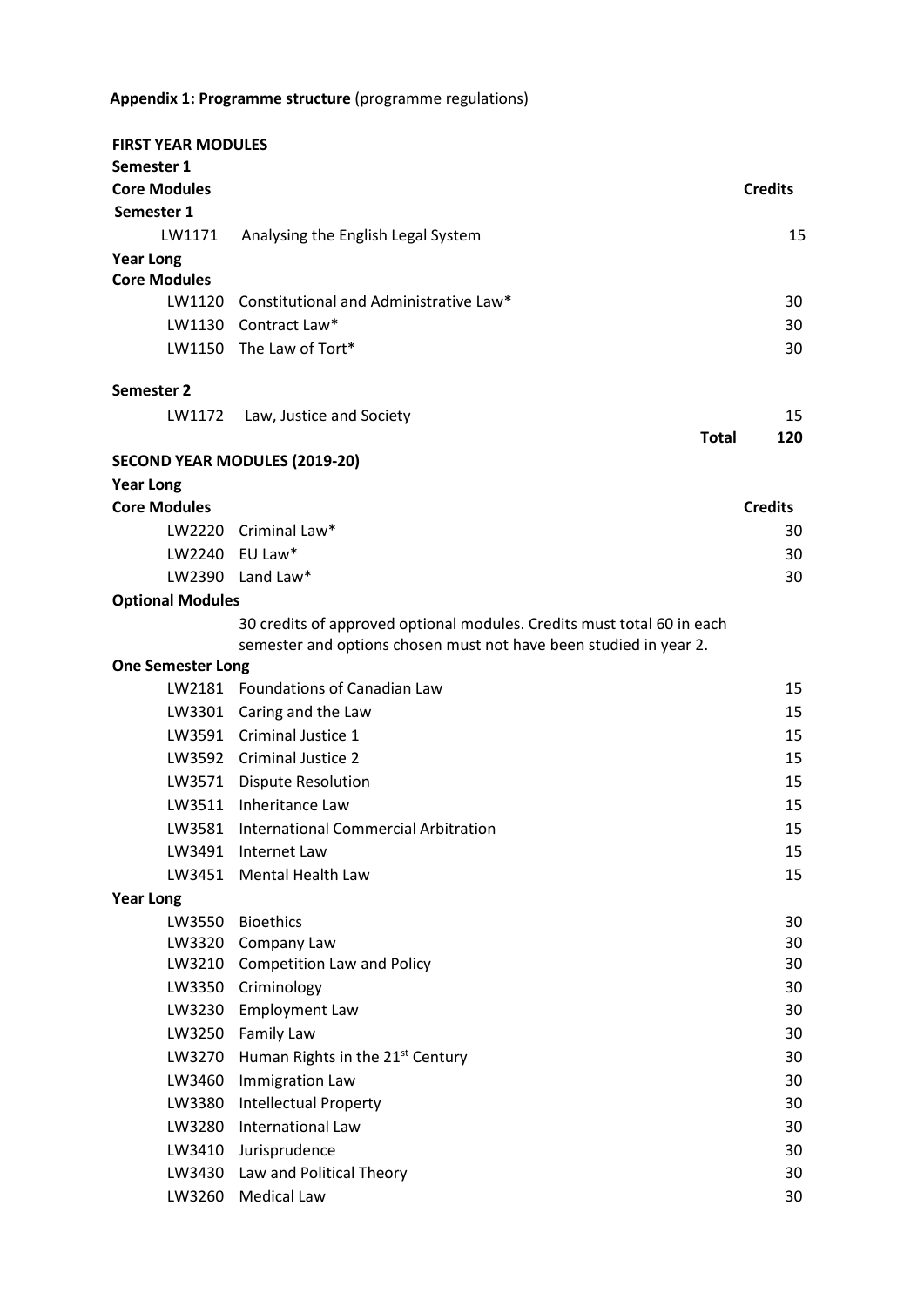| <b>Year Long</b><br><b>Core Modules</b> |                                                                                                                                                                                                                                                         | <b>Credits</b> |
|-----------------------------------------|---------------------------------------------------------------------------------------------------------------------------------------------------------------------------------------------------------------------------------------------------------|----------------|
|                                         | LW3370 Equity and Trusts*                                                                                                                                                                                                                               | 30             |
| <b>Optional Modules</b>                 |                                                                                                                                                                                                                                                         |                |
|                                         | 90 credits of approved optional modules. Credits must total 60 in each<br>semester and options chosen must not have been studied in year 2.<br>The semester in which each 15 credit module is delivered is set in the<br>Spring Term prior to delivery. |                |
| <b>One Semester Long</b>                |                                                                                                                                                                                                                                                         |                |
|                                         | LW3541 Advanced Property Law                                                                                                                                                                                                                            | 15             |
|                                         | LW3182 Canadian Constitutional Law                                                                                                                                                                                                                      | 15             |
|                                         | LW3301 Caring and the Law                                                                                                                                                                                                                               | 15             |
|                                         | LW3561 Commercial Property                                                                                                                                                                                                                              | 15             |
|                                         | LW3591 Criminal Justice 1                                                                                                                                                                                                                               | 15             |
|                                         | LW3592 Criminal Justice 2                                                                                                                                                                                                                               | 15             |
| LW3571                                  | <b>Dispute Resolution</b>                                                                                                                                                                                                                               | 15             |
|                                         | LW3511 Inheritance Law                                                                                                                                                                                                                                  | 15             |
|                                         | LW3581 International Commercial Arbitration                                                                                                                                                                                                             | 15             |
|                                         | LW3491 Internet Law                                                                                                                                                                                                                                     | 15             |
|                                         | LW3611 Law in the Economy                                                                                                                                                                                                                               | 15             |
|                                         | LW3451 Mental Health Law                                                                                                                                                                                                                                | 15             |
| <b>Year Long</b>                        |                                                                                                                                                                                                                                                         |                |
|                                         | LW3550 Bioethics                                                                                                                                                                                                                                        | 30             |
|                                         | LW3310 Commercial Law                                                                                                                                                                                                                                   | 30             |
|                                         | LW3320 Company Law                                                                                                                                                                                                                                      | 30             |
|                                         | LW3210 Competition Law and Policy                                                                                                                                                                                                                       | 30             |
|                                         | LW3290 Clinical Legal Skills                                                                                                                                                                                                                            | 30             |
|                                         | LW3350 Criminology                                                                                                                                                                                                                                      | 30             |
|                                         | LW3360 Dissertation                                                                                                                                                                                                                                     | 30             |
|                                         | LW3230 Employment Law                                                                                                                                                                                                                                   | 30             |
|                                         | LW3250 Family Law                                                                                                                                                                                                                                       | 30             |
| LW3270                                  | Human Rights in the 21 <sup>st</sup> Century                                                                                                                                                                                                            | 30             |
| LW3460                                  | Immigration Law                                                                                                                                                                                                                                         | 30             |
| LW3380                                  | <b>Intellectual Property</b>                                                                                                                                                                                                                            | 30             |
| LW3280                                  | International Law                                                                                                                                                                                                                                       | 30             |
| LW3410                                  | Jurisprudence                                                                                                                                                                                                                                           | 30             |
|                                         | LW3420 Law of Evidence                                                                                                                                                                                                                                  | 30             |
| LW3430                                  | Law and Political Theory                                                                                                                                                                                                                                | 30             |
|                                         | LW3260 Medical Law                                                                                                                                                                                                                                      | 30             |
|                                         | <b>Total</b>                                                                                                                                                                                                                                            | 120            |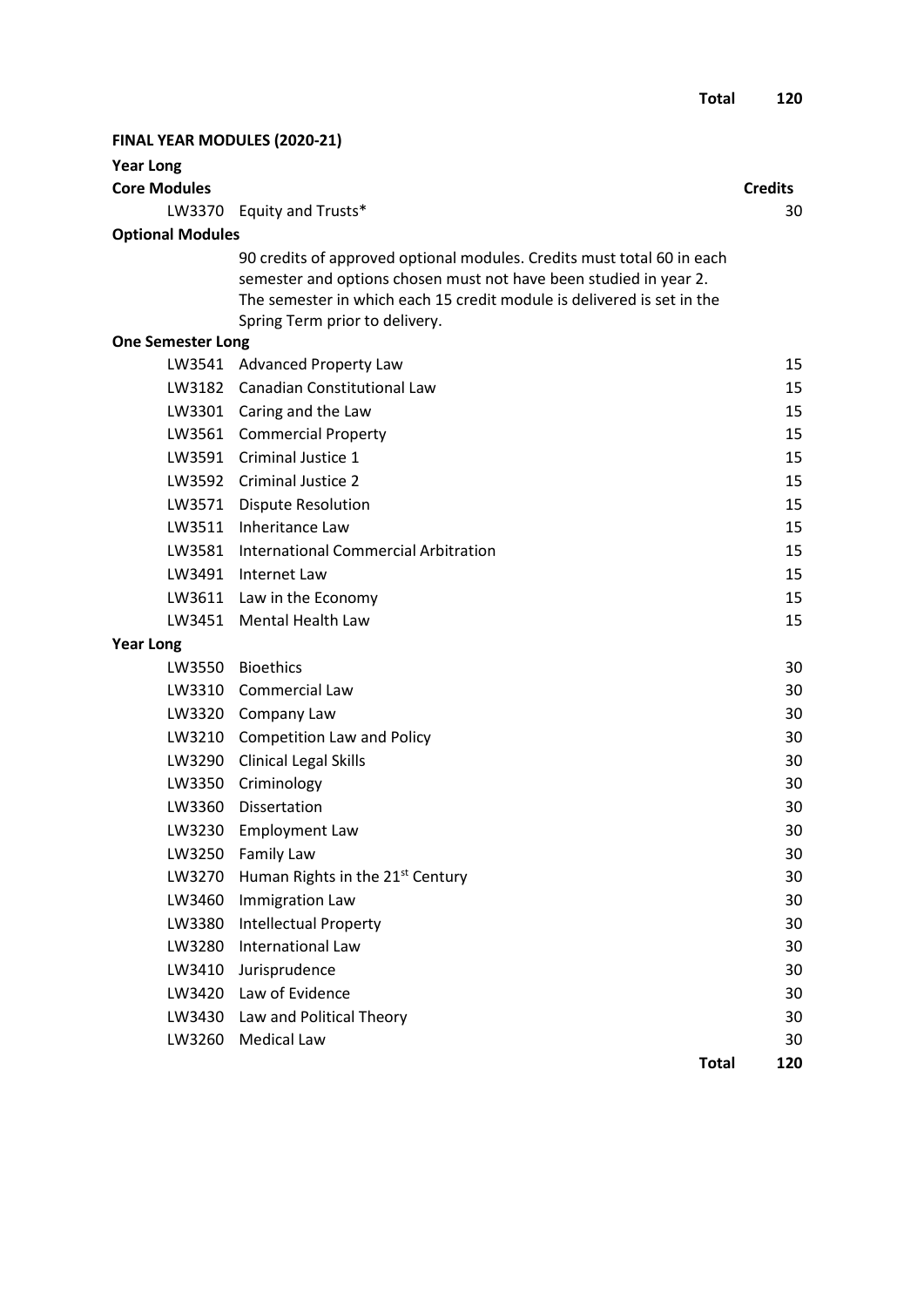# \*Legal foundation modules

#### **LLB LAW WITH A YEAR ABROAD**

Students admitted to the LLB law degree may apply at the end of the first year to transfer to the LLB Law with a Year Abroad programme.

# **FIRST, SECOND AND FINAL YEAR MODULES**

The regulations for the first, second and final year modules are as for the LLB Law (above).

# **THIRD YEAR (Year Abroad)**

Erasmus Exchange: Students are required to attempt approved credits of 60 ECTS as agreed by the Law School. In order to pass the year students must achieve a credit weighted average of 50% for the year, including any resit options as per the partner institution's rules by the August Board of Examiners. If a student fails to achieve a credit weighted average of 50%, the Board will consider whether the student should have to transfer to the single subject LLB for his/her final year taking into account overall attendance and observation of academic obligations.

Study Abroad Exchange: Students are required to attempt an academic load equivalent to 120 Leicester credits as agreed by the Law School. In order to pass the year students must achieve a credit weighted average of 50% for the year, including any resit options as per the partner institution's rules by the August Board of Examiners. If a student fails to achieve a credit weighted average of 50%, the Board will consider whether the student should have to transfer on to the single subject LLB for his/her final year taking into account overall attendance and observation of academic obligations.

# **Appendix 2: Module specifications**

See module specification database <http://www2.le.ac.uk/offices/sas2/courses/documentation>